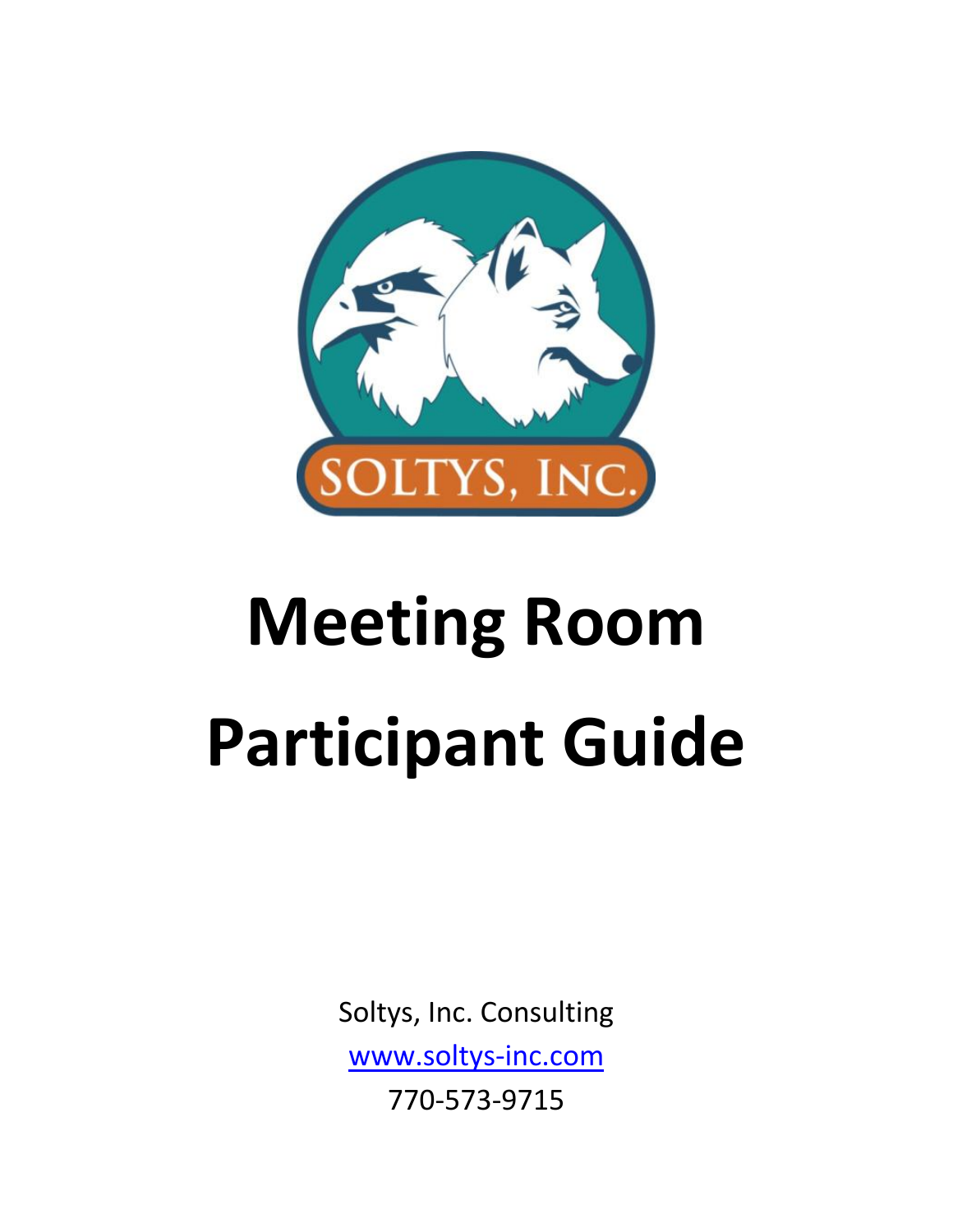# **Contents**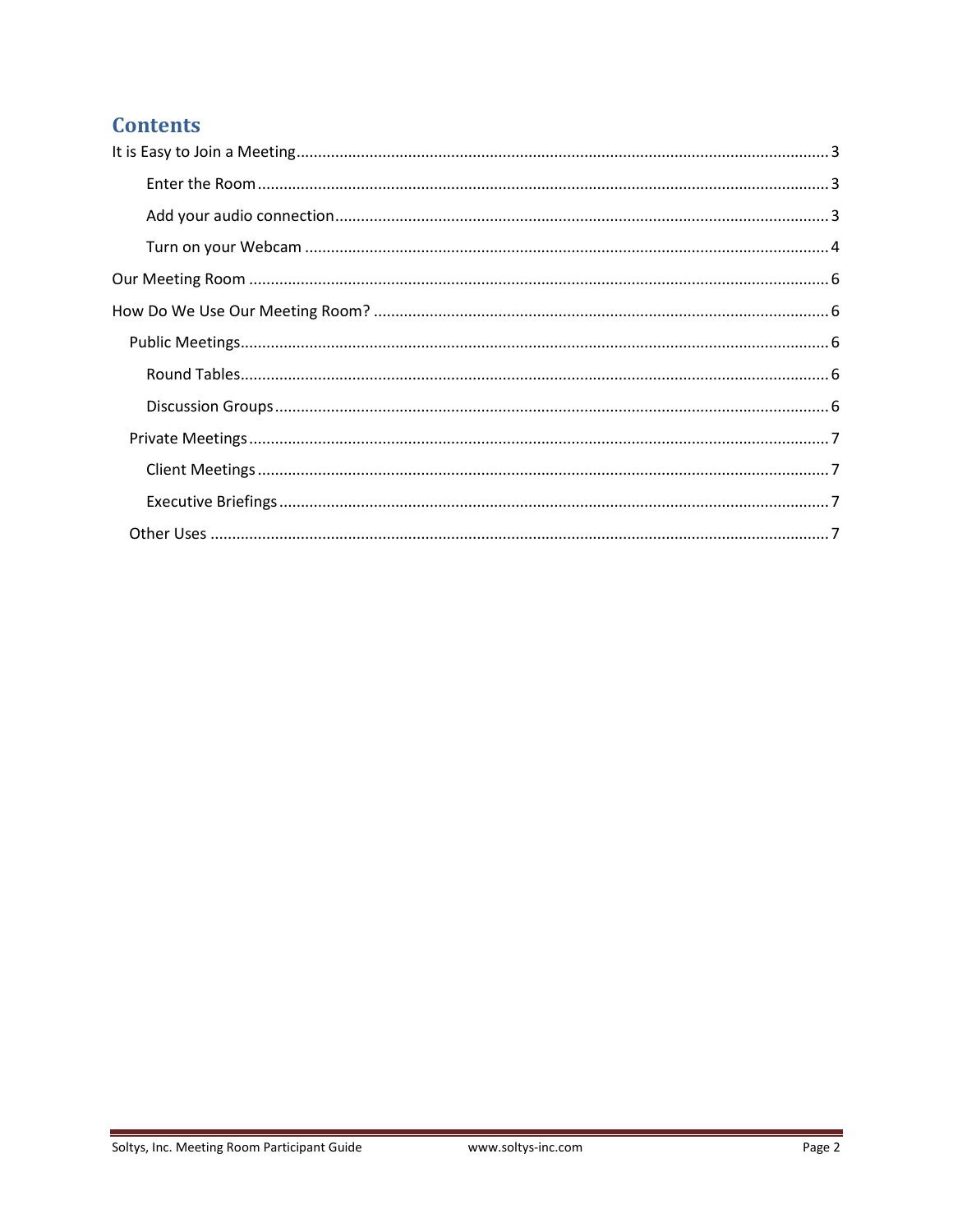# <span id="page-2-0"></span>**It is Easy to Join a Meeting**

Note: You will need to have a current version of Adobe Flash Player loaded or be able to run HTML5 on an Apple device. Adobe Flash Player can be [downloaded](http://www.adobe.com/support/flashplayer/downloads.html) or upgraded for free. If you are on a VPN, you may need to sign out of the VPN as most will not allow you to connect.

#### <span id="page-2-1"></span>**Enter the Room**

Your meeting invitation will include the link to the meeting room. When you click on the link you will see a screen that looks like the screen image at the right.

- **Put your email address in the box**.
- Then click on enter room.

| REGISTERED USER | <b>FIRST TIME GUEST</b> |
|-----------------|-------------------------|
|                 |                         |
|                 | name@domain.com         |

# <span id="page-2-2"></span>**Add your audio connection**

Call my phone puts you on the secure audio bridge with little if any background noise, unless you are on a speaker in your office. Soltys, Inc. pays for this call. Headphones or an earpiece can help as well. The system will call you at the phone number you entered ask you to press 1 on your phone to join the live audio of the meeting.

- Call my computer will mean that your audio is through the microphone and speakers of your computer. This will be a VOIP connection, and dependent on your Internet transfer rate, may have very small delays. The computer microphone unless over an earpiece or headphones will also pick up the background noise in the room.
- Dial-in old school Use your phone to dial into the number on the invitation. You will be paying the cost of the call. Unless you are in a place where you cannot receive a call or make a call through your computer, we suggest you use one of the other two methods.

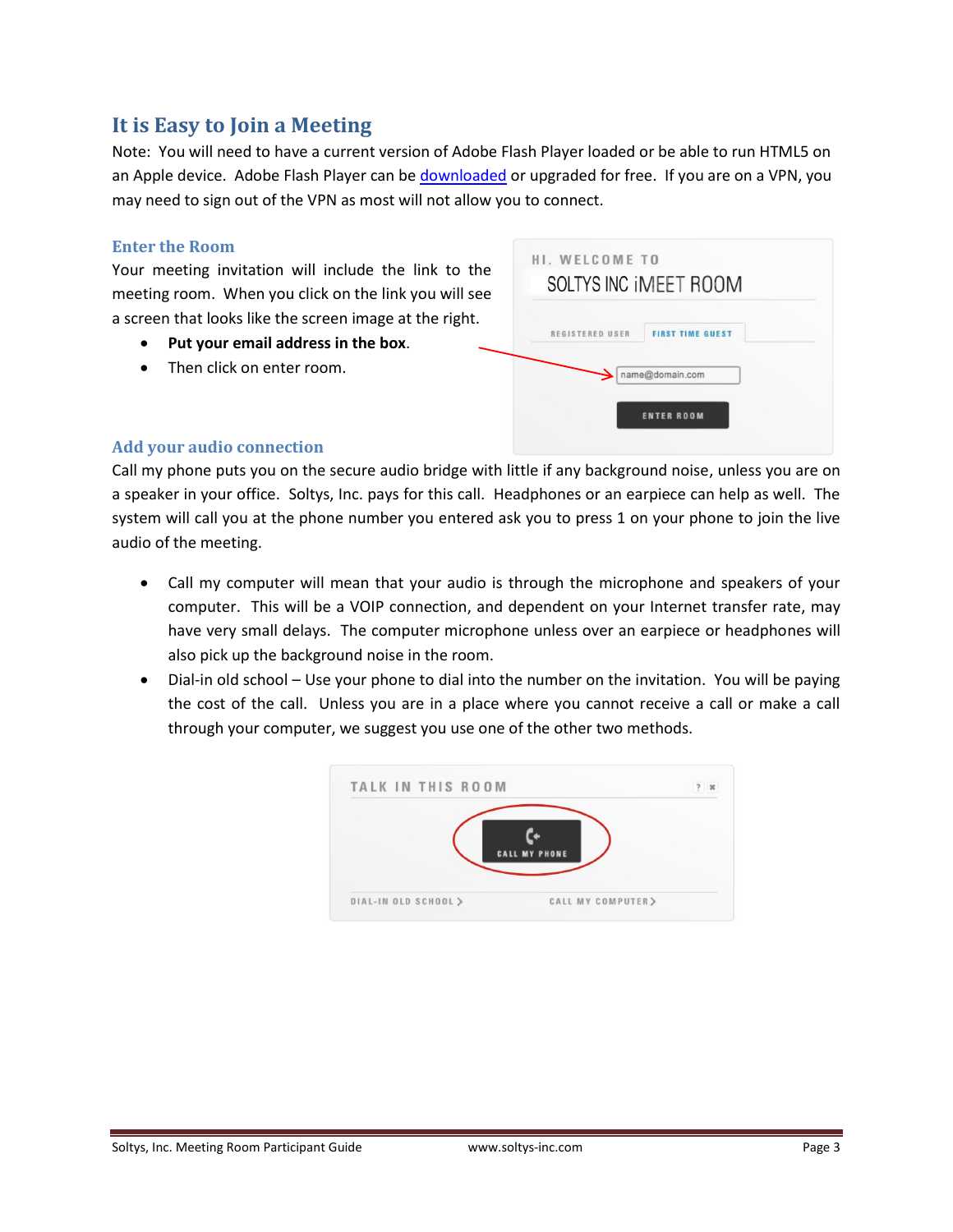#### <span id="page-3-0"></span>**Turn on your Webcam**

Once you turn on your webcam, everyone in the room will be able to see you real time and hear you through your audio selection. When you see your "cube" with either your picture (if you set up your profile and uploaded a picture) or an icon, mouse over the bottom of the cube and you will see options as shown in the next image. Click the video camera icon so that it turns green to turn on your camera. (You may have to click several times.)

- You will see a message that asks you a few questions to give you a preview of what everyone else will see through your webcam so that you can make adjustments to angle, appearance or surroundings before turning on the camera.
- You can take a picture to use in your cube when your webcam is not active, if you like by clicking on the edit button. If you prefer, you can upload a picture from your computer.
- Once your webcam is on and audio is enabled, you should be able to fully participate in the meeting.
- The icons on screen are not labeled but we have labeled them for you with color coding.
	- o Webcam Control greyed out is off and green is on.
	- $\circ$  Audio calls you or allows you to call in as shown under the audio option as shown above.
	- o Ask a Question places a question mark in your cube – like raising your hand.
	- $\circ$  Step away greys out your screen if you need to step away briefly.
	- o Profile and information. Filling in a profile is optional but will be helpful if you will be attending multiple meetings. There is additional information if you need it, but usually not critical for the call.

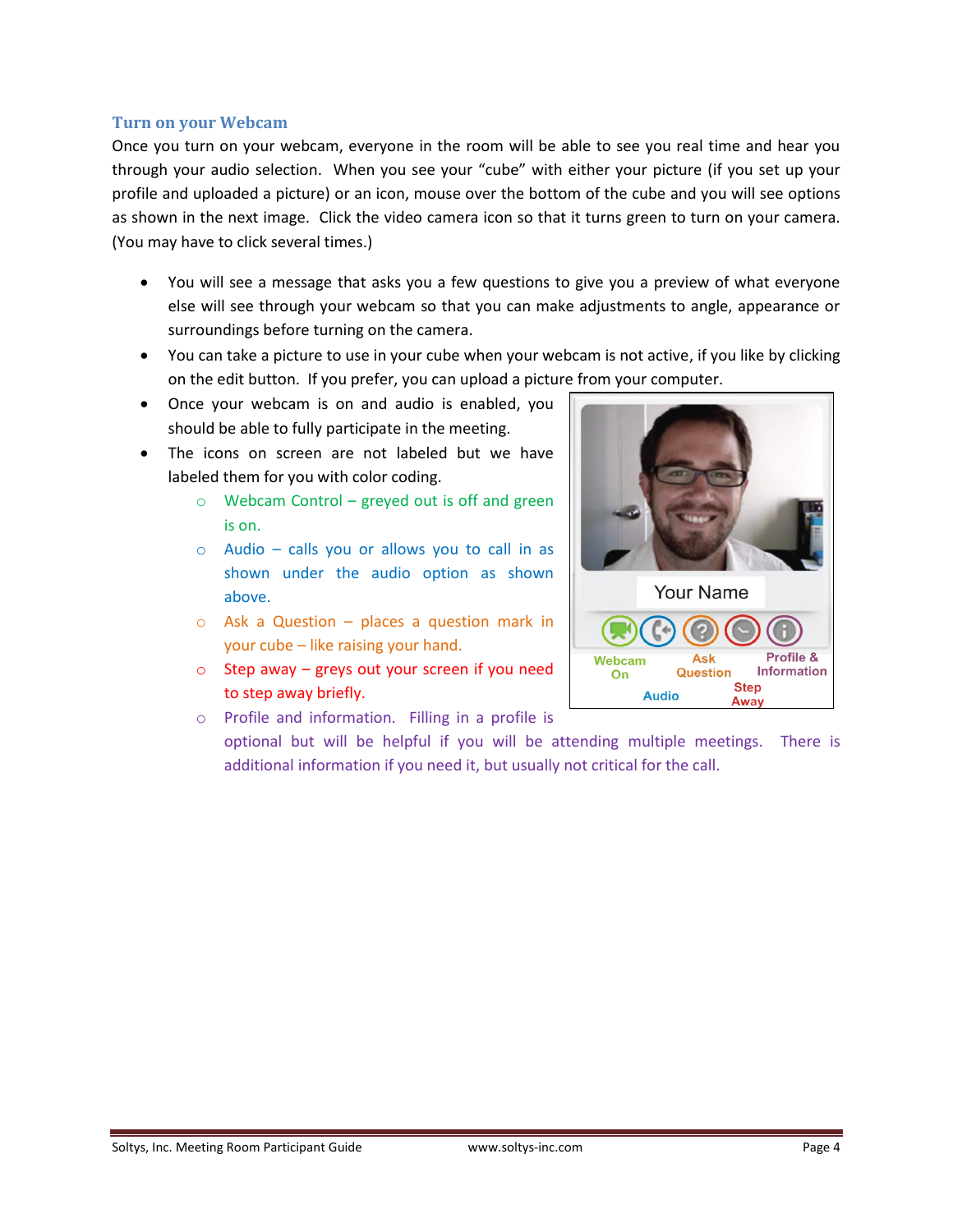The image below gives an idea of what you will see in the meeting, as well as options.

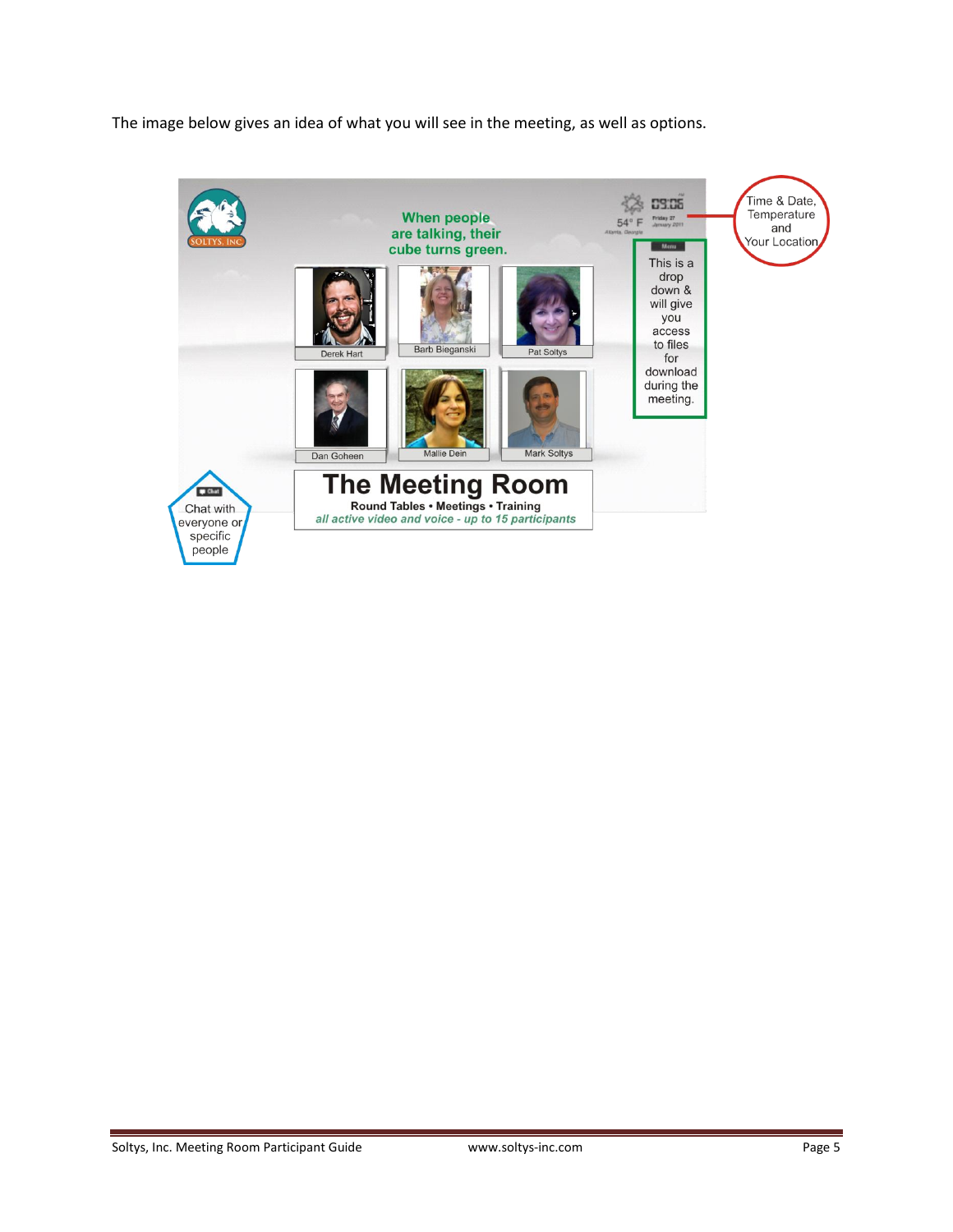# <span id="page-5-0"></span>**Our Meeting Room**

Our meeting room is a virtual meeting room, enabling up to 15 people to meet at once over secure audio and visual connections. This is different than many other solutions as everyone's audio and video are active all at once, as if you were in an actual meeting room together. Using the interactive capabilities, we can share files, chat, review documents and presentations as well as have lively discussions with a lot of idea sharing. Our meetings are held at a static IP address http://imeet.com/soltys/soltysconsulting.

In addition to our Meeting Room we also use a number of other video conferencing tools such as Skype, Google Hangout, MSN Live, Webex, GoToMeeting and GlobalMeet, depending on the number of participants, purpose and desired interactivity.

# <span id="page-5-1"></span>**How Do We Use Our Meeting Room?**

Our meeting room is used for both public meetings and private or limited meetings. Almost all meetings require reservation and confirmation.

# <span id="page-5-2"></span>**Public Meetings**

Public meetings are those offered by Soltys, Inc. and usually do not have a cost. Public meetings include open discussion forums, product and or initiative previews and promotions.

# <span id="page-5-3"></span>**Round Tables**

We host two monthly round tables which are announced in our monthly newsletter. In most cases, these will be on the third Thursday of the month. The morning session is at 11 a.m. (eastern) and addresses Leadership Challenges. The afternoon session is at 2:00 p.m. (eastern) and addresses Management Issues. Each session is one hour long. Summaries are posted on our website and in our newsletter. If a session is recorded, the link will be sent to all participants.

Each participant is requested to submit three topics for discussion. These topics will be opened to the participant group to select three for discussion in that session. As there are likely participants from many different companies in each session, discussions must align to rules of what can and cannot be discussed in open session. The moderator or facilitator will intercede should the discussion enter a restricted area. Items that will not be discussed would be items that would be construed as price fixing, collaborating against a specific company or individual and items not allowed by law or ethical practice. Such discussions may be acceptable in private company meetings. If you have questions, please let us know.

# <span id="page-5-4"></span>**Discussion Groups**

A Discussion Group may be formed around a specific topic or subject of interest. These are great for an exchange of information and ideas. In general, these are specific to groups where there is an interest in the topic.